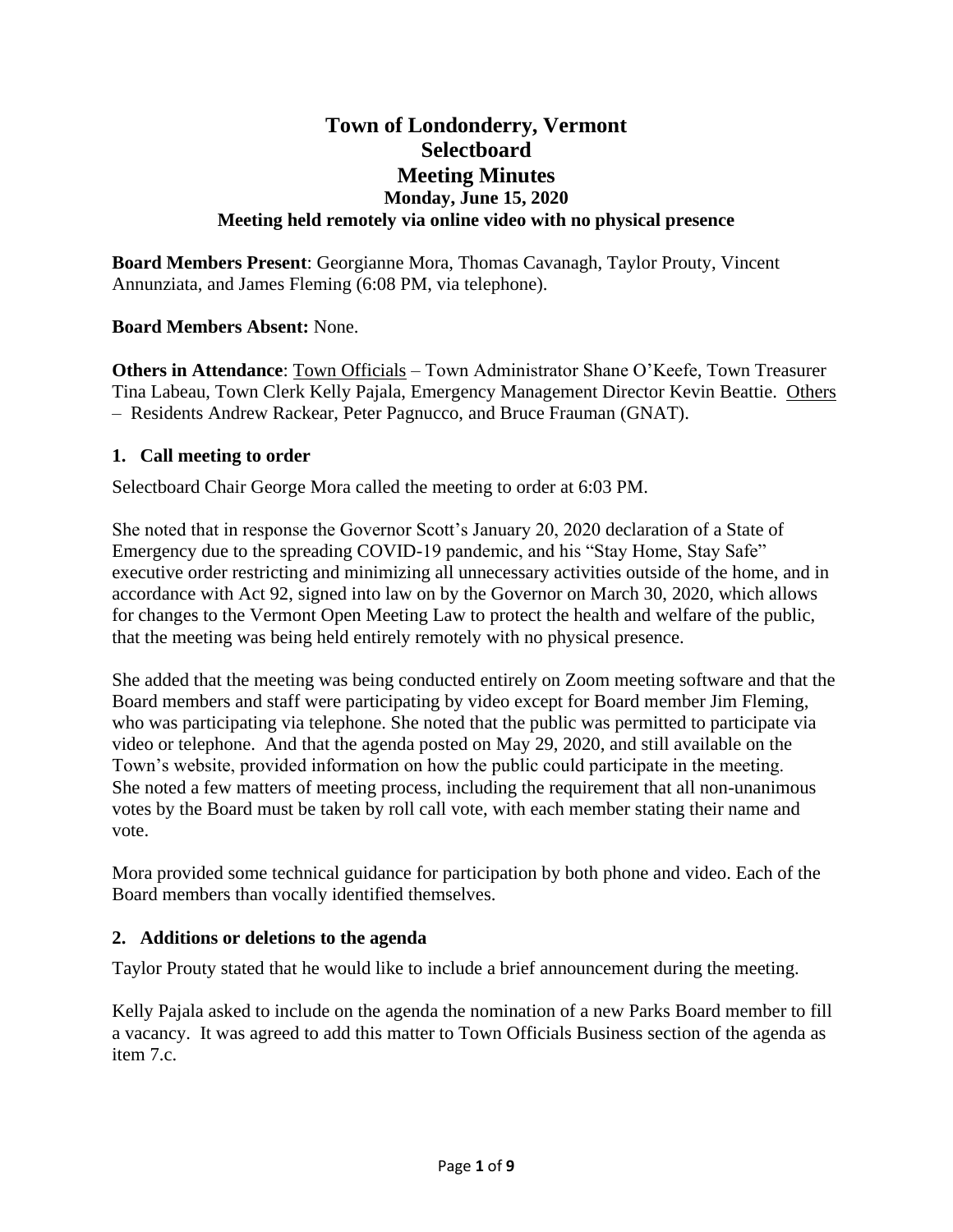*Tom Cavanagh moved to add to the Transfer Station/Solid Waste Management section of the agenda the following: the reopening of the Transfer Station on Sundays (as #9.b.) and use of the stump dump (as #9.c.), seconded*

Kevin Beattie requested a brief discussion about dogs. It was agreed to add this matter to Town Officials Business section of the agenda as item 7.d.

# **3. Minutes Approval – Meeting of June 1, 2020**

*Tom Cavanagh moved to approve the minutes of the Selectboard meeting of June 1, 2020, seconded by Taylor Prouty, passed unanimously.*

# **4. Selectboard Pay Orders**

Pay orders were reviewed by the Board members. There would be single-source signing by the Board members.

*Tom Cavanagh moved to approve the pay orders for payroll and accounts payable, seconded by Jim Fleming, passed unanimously.*

### **5. Announcements/Correspondence**

O'Keefe noted that the Planning Commission would be meeting at 1:00 PM the following day in a remote meeting to review and discuss the first draft of the proposed new Zoning Bylaw, and anyone interested can participate.

Bruce Frauman noted that the Community Resilience Organization has arranged for printing of additional 500 copies of the recently distributed resource notification card and has made them available at the post offices and Neighborhood Connections.

Tina Labeau mentioned that the waiver of the dog license late fee expires on July  $1<sup>st</sup>$ , so people are encouraged to license their dogs as soon as possible.

George Mora noted that there remains a vacancy in the Town Health Officer position, which she by default is now filling. She has reached out to people to step up to take on this position without success, and will continue to try and get the word out on its availability.

She also mentioned that there was a break-in at a local store recently and that people should be aware in case this is not a one-time incident.

Taylor Prouty read the following:

"I don't intend to spark debate or even try to gain unanimous support. I simply want to educate myself, listen, and acknowledge the request of a resolution: To join cities and towns across the state to condemn brutality that has occurred in recent weeks; to recognize this as a defining moment in history and as such, be compelled to speak with unified voices to help our community strive for peace, healing and equal justice for all".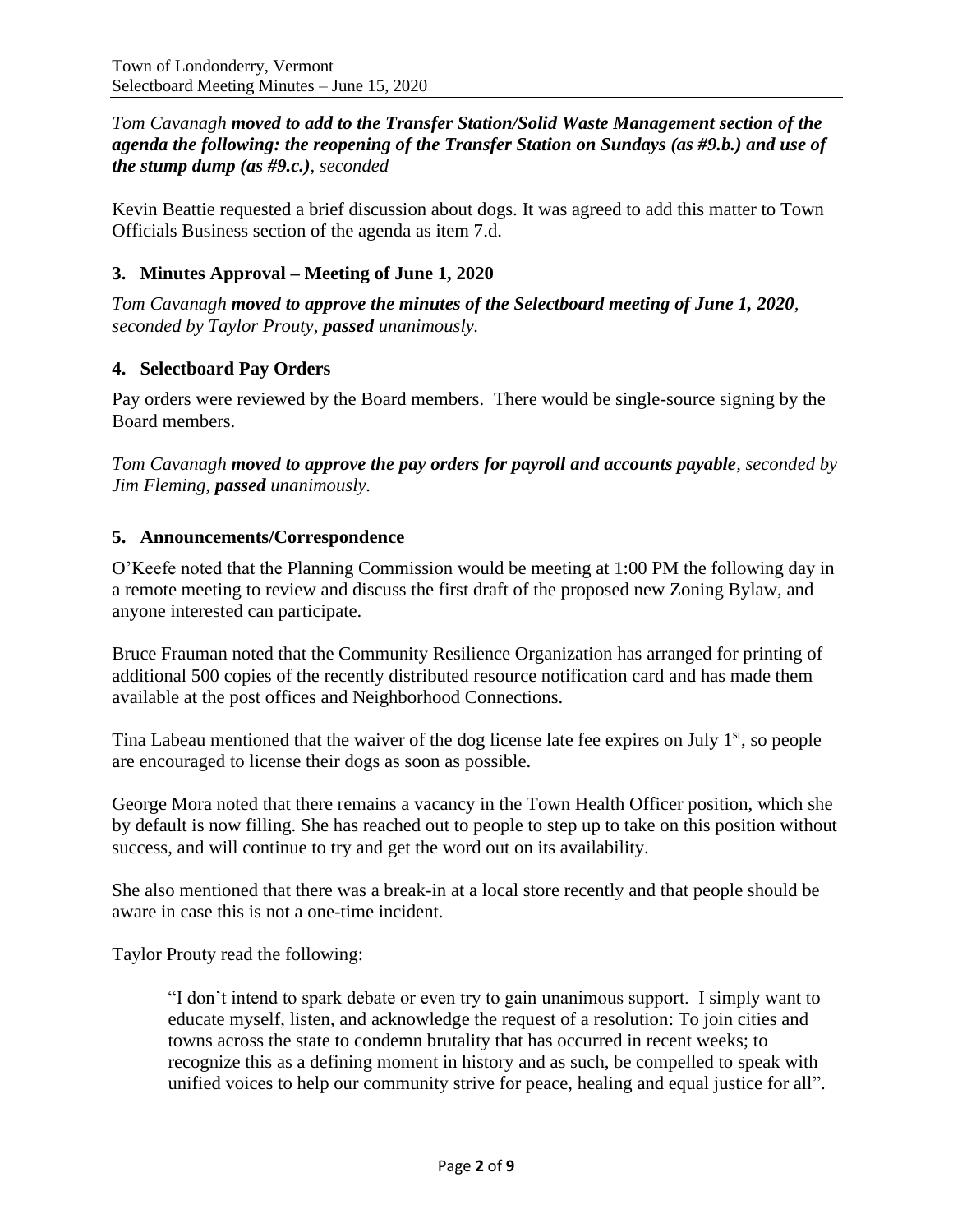He noted that the resolution had been forward to Board members and he felt it should be shared.

Mora stated that she did not feel that the Selectboard should be speaking on behalf of the entire town, because she is not sure that it does, and that she was reluctant to politicize the Selectboard and take on political issues. This position was echoed by Cavanagh, Fleming and Annunziata, who added that the Board should be concentrating on Town issues and not necessarily national issues.

Peter Pagnucco stated that he felt that this is a social justice issue and not a political issue, and that this is a great opportunity for all civic leaders to stand up and address an important issue that effects everyone in the state and country. He added that there are people who have been hurting for a long time, and we ought to use our voice to address something as simple as racial justice for everyone. He said that being silent is part of the problem, and the only way to make lasting change is for those with a platform to say something.

Annunziata expressed concern about the Board having to opine on all future national issues, and that Selectboards have no real control over matters such as this and this is not the job of the Board. Cavanagh felt that an issue such as this should be addressed at a Town Meeting and not with the Board.

Pagnucco left the meeting at 6:23 PM.

### **6. Visitors and Concerned Citizens**

None.

#### **7. Town Officials Business**

## **a. Emergency Management Director – COVID-19 response updates**

Emergency Management Director (EMD) Kevin Beattie briefed the Board on the COVID-19 pandemic and the declared state of emergency. He noted that the mountain towns virtual Emergency Operations Center (EOC) is still activated, and the State EOC is partially activated as it's been for a few weeks. He reported that is little activity at this time and not much COVID-19 response work right now, but they are in a wait-and-see mode and will react as appropriate to changing conditions.

Locally supplies are good, he reported, though hand sanitizer may be in short supply due to opening of churches, and some other organizations. The EOC is suggesting that the Town of Weston make the next purchase of hand sanitizer.

He noted that the state-wide State of Emergency has been extended to July 15<sup>th</sup>. Beattie stated that there is a shelter planning effort underway as provision of shelter for another emergency during the existing pandemic emergency would likely prove challenging. A meeting is coming up on this sponsored by Community Partners, which is subgroup of Neighborhood Connections, and it will involve the Principal of the Flood Brook School.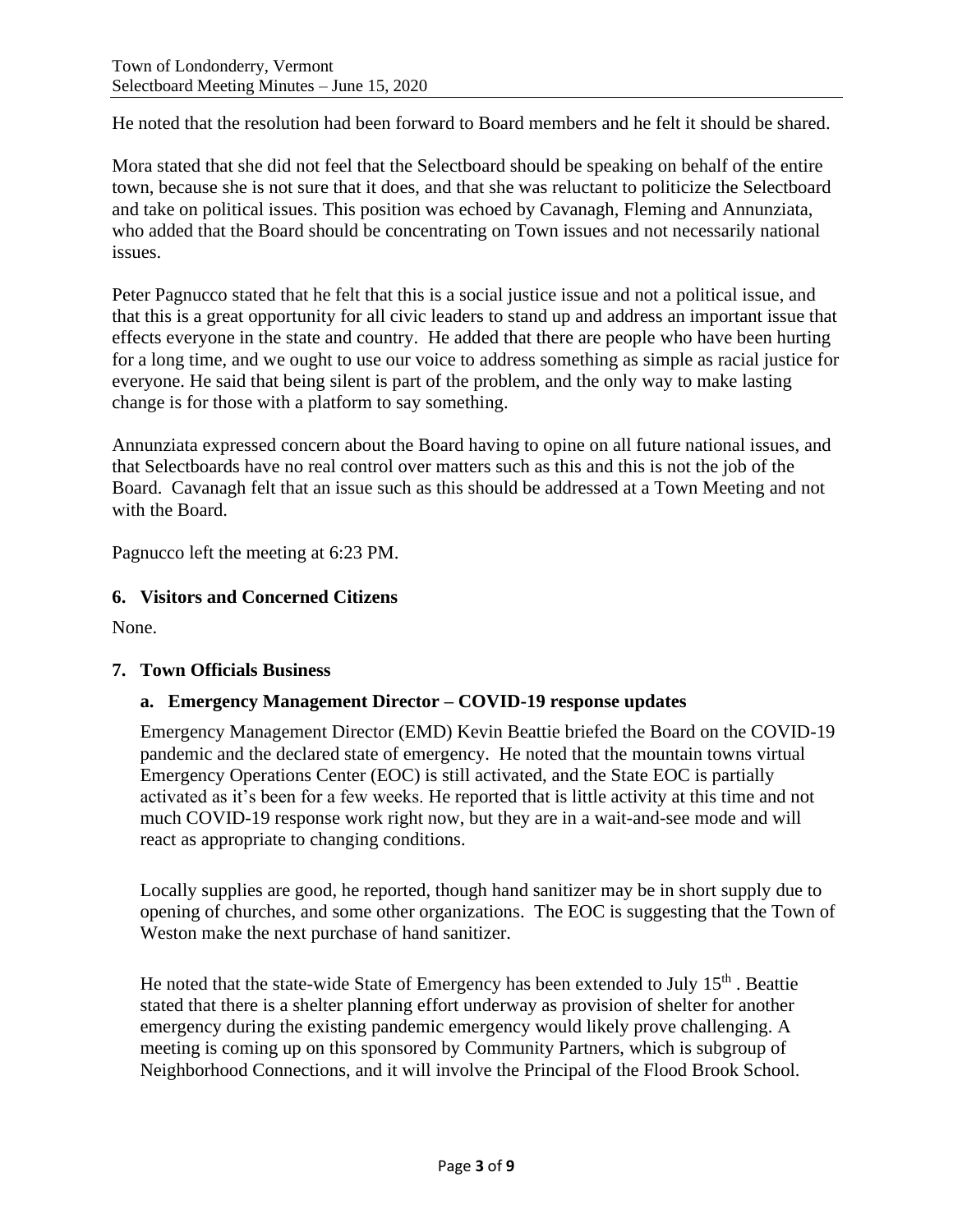Food distribution is scheduled for Wednesday, June  $17<sup>th</sup>$  in the Dover area instead of the Londonderry area, which will be part of the federally-funded Farms-to-Families program. Beattie noted that there might be some funding problems with that program. Food insecurity continues to be an issue locally and nationally.

He stated that the Farmers Market is going smoothly, and that the Governor has announced that campgrounds will soon be opening completely. Availability of restrooms at the campgrounds was discussed.

Kelly Pajala spoke to State of Vermont efforts to address food insecurity, such as funding the Vermont Food Bank, summer distribution of food through local organizations, and Meals-on-Wheels, and food for those in State-supported housing. She added that for any family whose circumstances have changed markedly due to the pandemic, there are lots of stable food distribution programs other than the drive up/pick up points, and where people can buy their own food, and people should apply for these resource benefits through the State of Vermont. Frauman suggested that people can call 2-2-2 for assistance on this.

# **b. Town Treasurer – Year-to-date budget review**

Tina Labeau briefly went over the year-to-date budget figures with the Board, noting that they had the had been distributed to the Board members. She noted that she still had more to do to wrap up the year and she'll have a clearer picture by the next meeting. She mentioned that we'll probably have a little deficit, some of which has to do with grant reimbursements hot having come in yet.

## **c. Parks Board - Nomination of new Parks Board member**

Pajala mentioned that Patrick Mora has resigned from the Parks Board some time ago and the Parks Board has recommended the appointment of Elizabeth Labeau to fill the vacancy. She also noted that there are 2020 appointments that need to be made. It was agreed that she and O'Keefe would work on the formalization of terms of all Parks Board members for the next meeting.

*George Mora moved to appoint Elizabeth Labeau as the newest member of the Parks Board, seconded by Tom Cavanagh, passed unanimously.*

## **d. Town Constable – Discussion on dogs**

Beattie noted that there has been a rash of dogs running uncontrolled on the West River Trail, which have been causing problems, in particular dogs attacking other dogs. He also questioned his role as Town Constable insofar as dogs are concerned.

He recommended that the Town put out a notice to the public reminding everyone of the Town's Dog Ordinance and its requirement that dogs be under control, particularly on public lands. It's been a continuing problem he noted and that such a notice could prove helpful.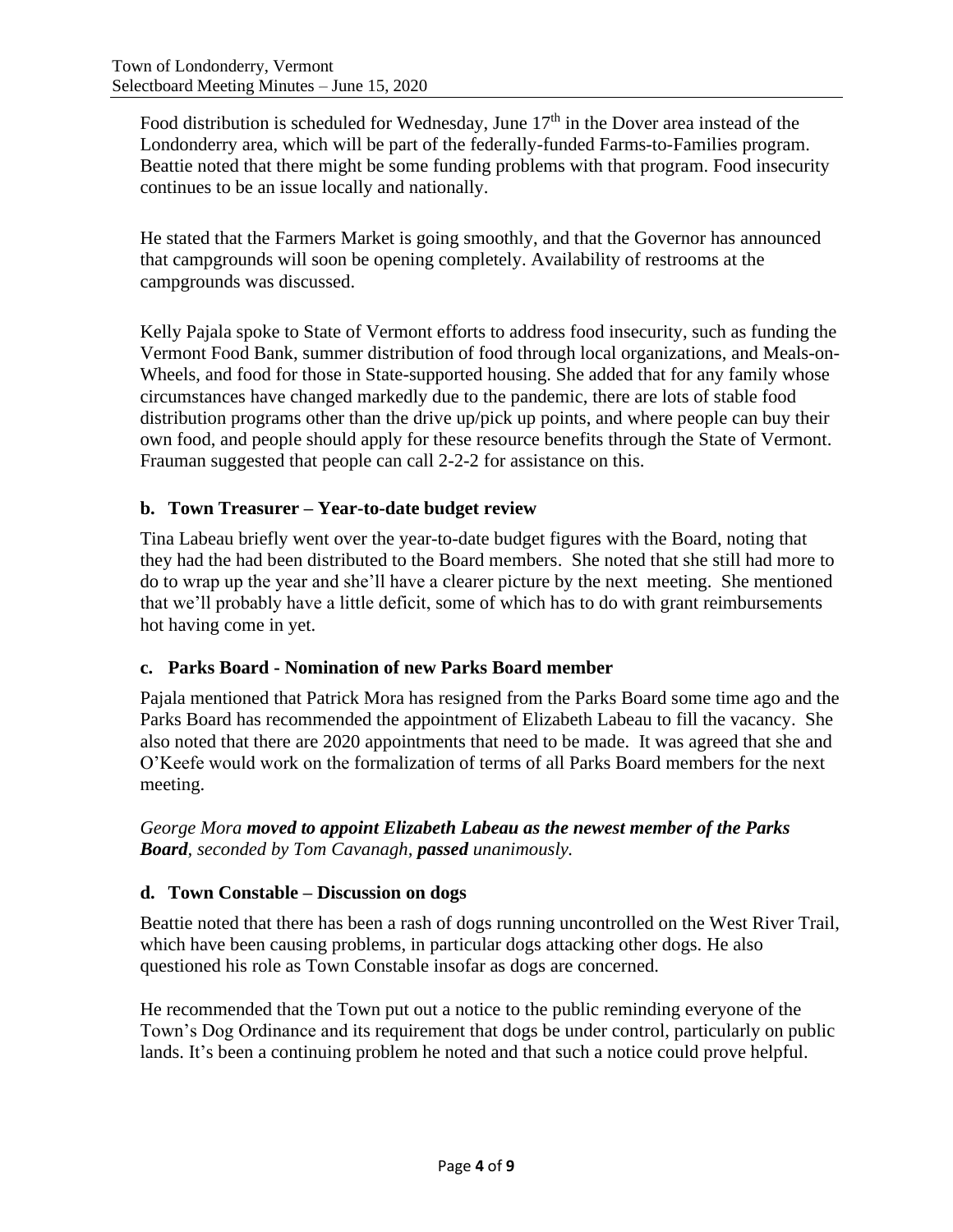The definition of "under control" was discussed. The Ordinance requires that dogs be controlled by being in a vehicle, on a leash of not more than 8 feet in length, or "'at heel' beside a competent person and obedient to that person's commands".

Pajala noted that there have 3 to 4 dog bites on humans since the beginning of March 2020, which is a much larger number than usual. One in a year is normal she mentioned.

Mora stated that the Board needs to raise awareness via social media reminders and an email blast to get the word out.

Pajala noted that the Town does have an Animal Control Officer who could be used to get the word out to the public.

Pajala, O'Keefe and Beattie will coordinate to write up the public notice and get it to Mora for finalization and distribution.

Frauman noted that the retraining dogs is also good for dogs to prevent injury.

### **8. Transfer Station/Solid Waste Management**

#### **a. Updates**

Cavanagh noted that we are now taking returnables now, and that the take-it-or-leave-it shed is closed until there are restrictions that can be enforced by the workers at the facility.

#### **9. Roads and Bridges**

## **a. Updates**

Prouty updated the Board on the trail upgrade project at the end of Under the Mountain Road project, noting that in response to a complaint from a neighbor he and O'Keefe had met with neighbors, that some of the project is now on hold, that the Jamaica property owners have been advised that they should hire an engineer to address erosion control, and that some engineering feedback has already been developed. Town review of the engineering work was briefly mentioned, which can include feedback from neighbors, and any significant changes would need to come back to the Board.

## **b. Access Permit 2020-04 – 1303 Goodaleville RD, Parcel #051018.000 (Perri)**

O'Keefe noted that this application is for a second, and possibly third, access on this property, and the Zoning Bylaw requires Development Review Board approval for any lot with more than one access.

Prouty noted that this looks to be an application only for field access. Mora stated that the project design plans need clarification, and would need to meet Town road standards. It was agreed that this could be handled at the DRB level. The proposed access is on an incline.

# *Taylor Prouty moved to approve access permit application No. 2020-04, submitted by Michele Perri for parcel #051018.000 at 1303 Goodaleville Road, subject to approval by*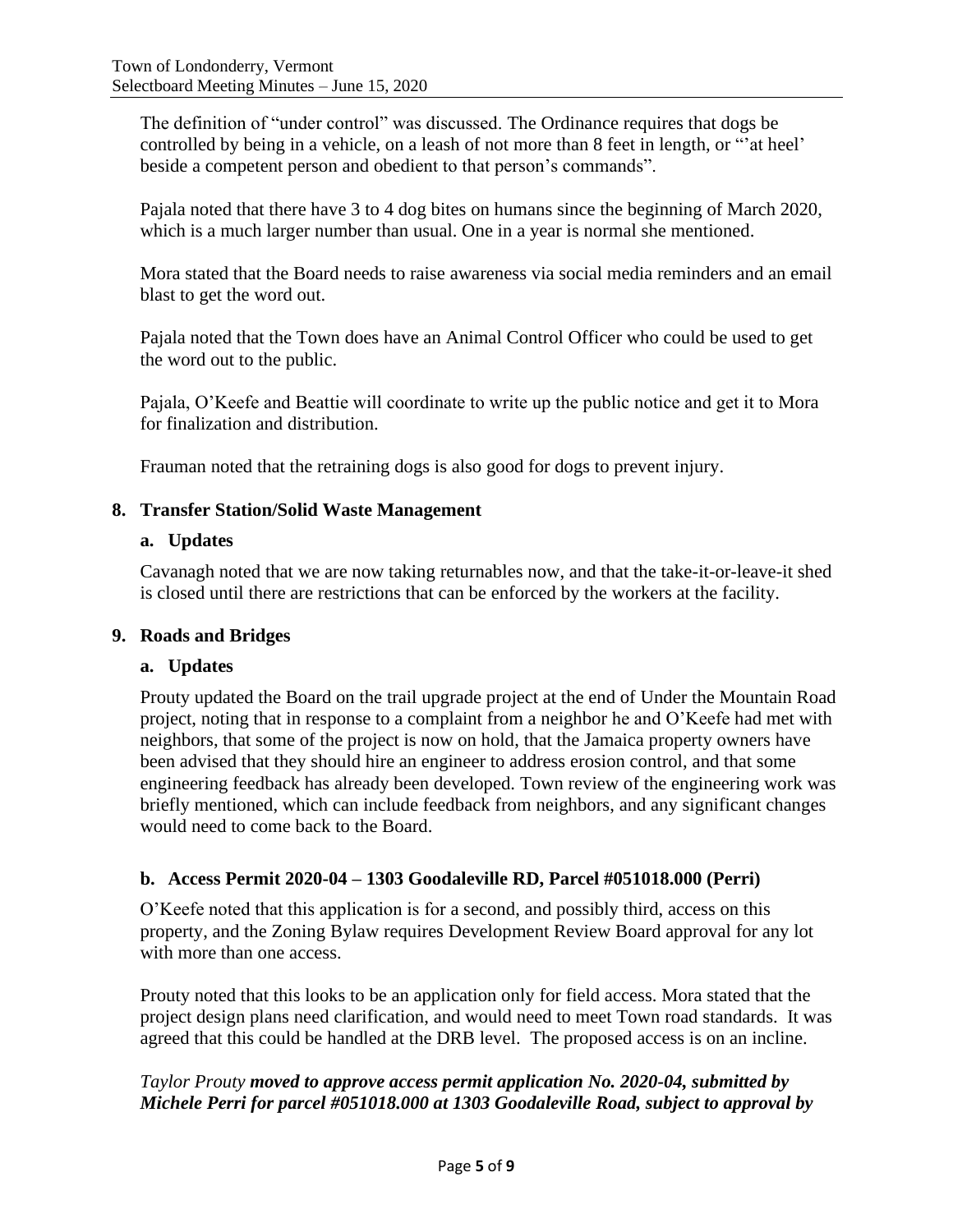*the Development Review Board pursuant to Zoning Bylaw Section 402(B), and conformance with Town road standards, seconded by Jim Fleming, passed unanimously.*

### **c. Maintenance of Gale Meadows Road**

Prouty brought up ongoing issues of classification, ownership and maintenance of this road (TH#44). He noted that he was able to review older records and found an agreement showing that the Town gave up a section of road, and it was rebuilt by the State of Vermont. He said it is still a Town Highway, that maps show it going all the way to the dam, but that there is paperwork showing it's not a Town road going all the way, and may be 867 feet back from the dam. There has never been any winter maintenance he added, but some maintenance has gone out some distance.

Prouty suggested that if Town forces are going to continue grading the road as required, we might as well grade the entire way since staff has to go all the way in order to turn around. He also suggested adjusting the official Town Highway to reflect

Beattie suggested that the Town Highway maps are incorrect and should be adjusted, as the Town portion is more like 597 feet. Prouty noted that there may be documentation from 1966 in the files that would allow for this adjustment.

Mora felt that the issues at hand are whether to grade the entire length of the road, and how to update the highway map. It was agreed that the full road can be graded, and that O'Keefe, with the assistance of Labeau or Beattie, would find out the legal status of the road and how to update the maps.

## **d. Tree removal of Thompsonburg Road**

Prouty noted that a landowner on the northeast end of Thompsonburg Road had requested removal of two pine trees in poor condition within the Town Highway right-of-way. Because of their precarious location it was determined that the Road Crew should not attempt to remove them. He said the he had spoken with a tree removal company about it and an early estimate to completely remove the trees was \$2,250 if the Road Crew could take care of traffic control to keep down the cost.

Tree Warden Kevin Beattie confirmed that one of the trees can be considered to be a hazard tree, while the other is healthy but should come down anyway. Mora noted that the VTrans Thompsonburg Road safety audit noted that some trees should be removed along the road, which may have been on the list.

Prouty will work on getting cost proposals with O'Keefe and come back to a future meeting for discussion.

#### **e. Review proposed invitation to bid for winter sand**

A proposed invitation to Bid for winter sand was reviewed, which requires some additional information as to minimum usage and delivery requirements. Prouty noted that the initial delivery should happen as early as possible so that it is as dry as possible.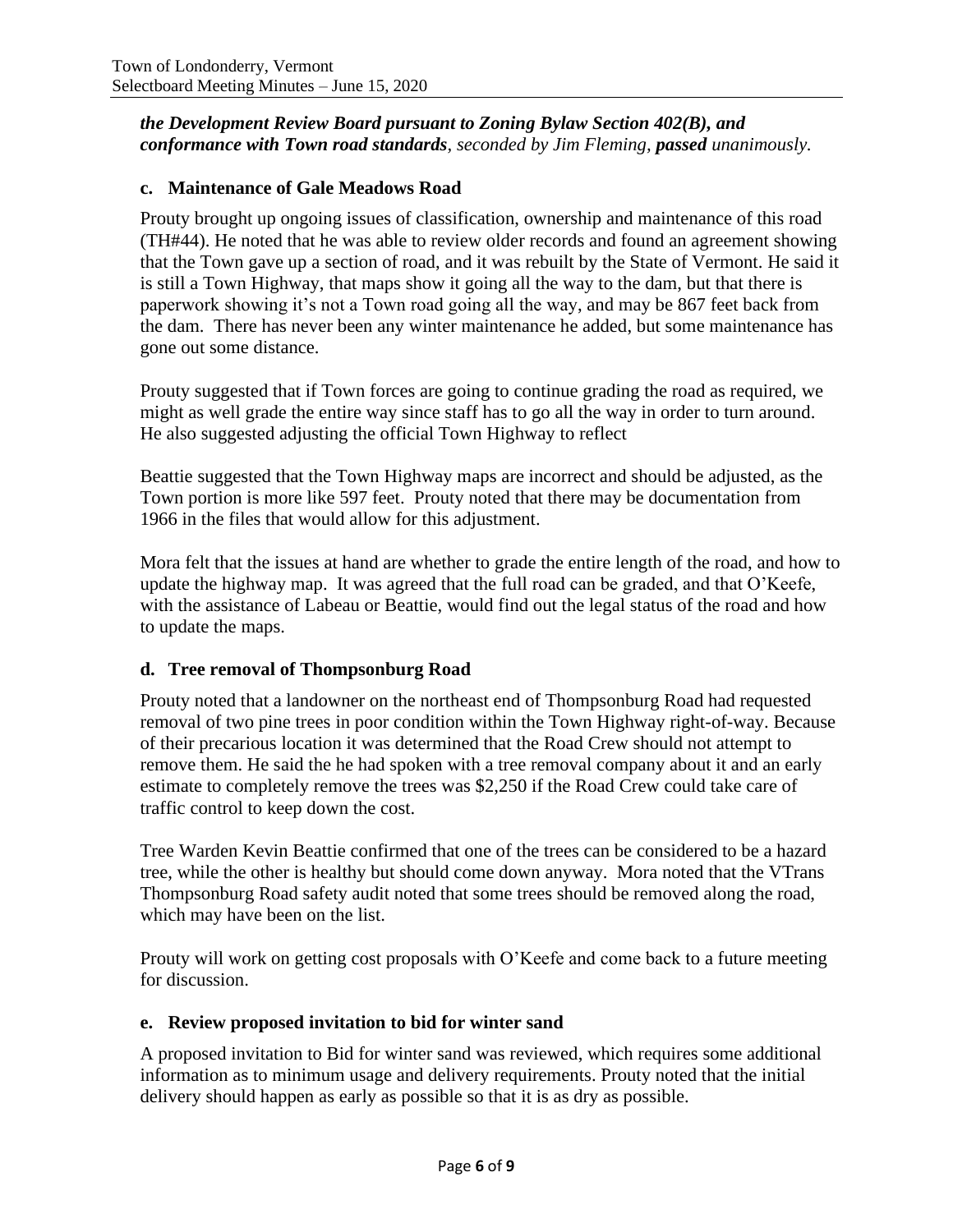*Taylor Prouty moved to I move to approve the Invitation to Bid for FY2021 winter sand and authorize the Town Administrator to take all necessary steps to solicit bids for review by the Board, seconded by Tom Cavanagh, passed unanimously.*

## **f. Consider application(s) for excess vehicle weight permits [23 VSA 1400a]**

The Board reviewed an application for an overweight vehicle permit.

*Tom Cavanagh moved to approve excess weight permits for the following companies and authorize the Town Administrator to sign the application forms on behalf of the Town: United Natural Foods, Inc., seconded by Vincent Annunziata, passed unanimously.*

## **10. Old Business**

# **a. Discuss Town ordinance prohibiting burning of trash**

The Board briefly reviewed and discussed a boilerplate trash burning ordinance put out by the Vermont Department of Environmental Conservation. The Board also reviewed an ordinance from the Town of Chester which is a bit more expansive, including illegal dumping and open fires.

Mora stated that any ordinance should include language in the ordinance should prohibit burning of trash by any means, not just open burning.

*Vincent Annunziata moved to direct the Town Administrator to work with the Town Attorney to draft a new Town Ordinance regulating the burning of trash for consideration by the Board, seconded by Taylor Prouty, passed unanimously.*

## **b. Discuss heating oil delivery for Town facilities**

Following up the discussion at the previous meeting, the Board reviewed information on the current practice of bulk purchasing of oil and subsequent delivery by the Road Crew to different Town facilities versus contracting with a fuel oil delivery service. Information provided by O'Keefe and Labeau showed that the Town used an average of 3,555 gallons of heating fuel over the past two years. Comparing prices in January only of this year showed a difference in price of \$0.35/gallon, which would make for a savings of \$1,230 per year through the bulk purchase/Town delivery option. O'Keefe noted that there is a lot of time and energy spent by the Town forces doing this work, but this cost difference is significant. Prouty brought up the potential liability of Town forces doing this work and the potential high cost to the Town of this practice. O'Keefe noted that Town forces could be injured on the job doing this work or could cause an expensive spill of fuel. Mora added that the Road Crew has other priorities in the winter.

Labeau noted that Josh Dryden mentioned there may be an issue with the nozzle size of the fill locations. Mora suggested figuring this detail out before a decision is made. O'Keefe said that he would look into other oil delivery costs in 2019 for a more representative comparison. This matter will be discussed again at a future meeting.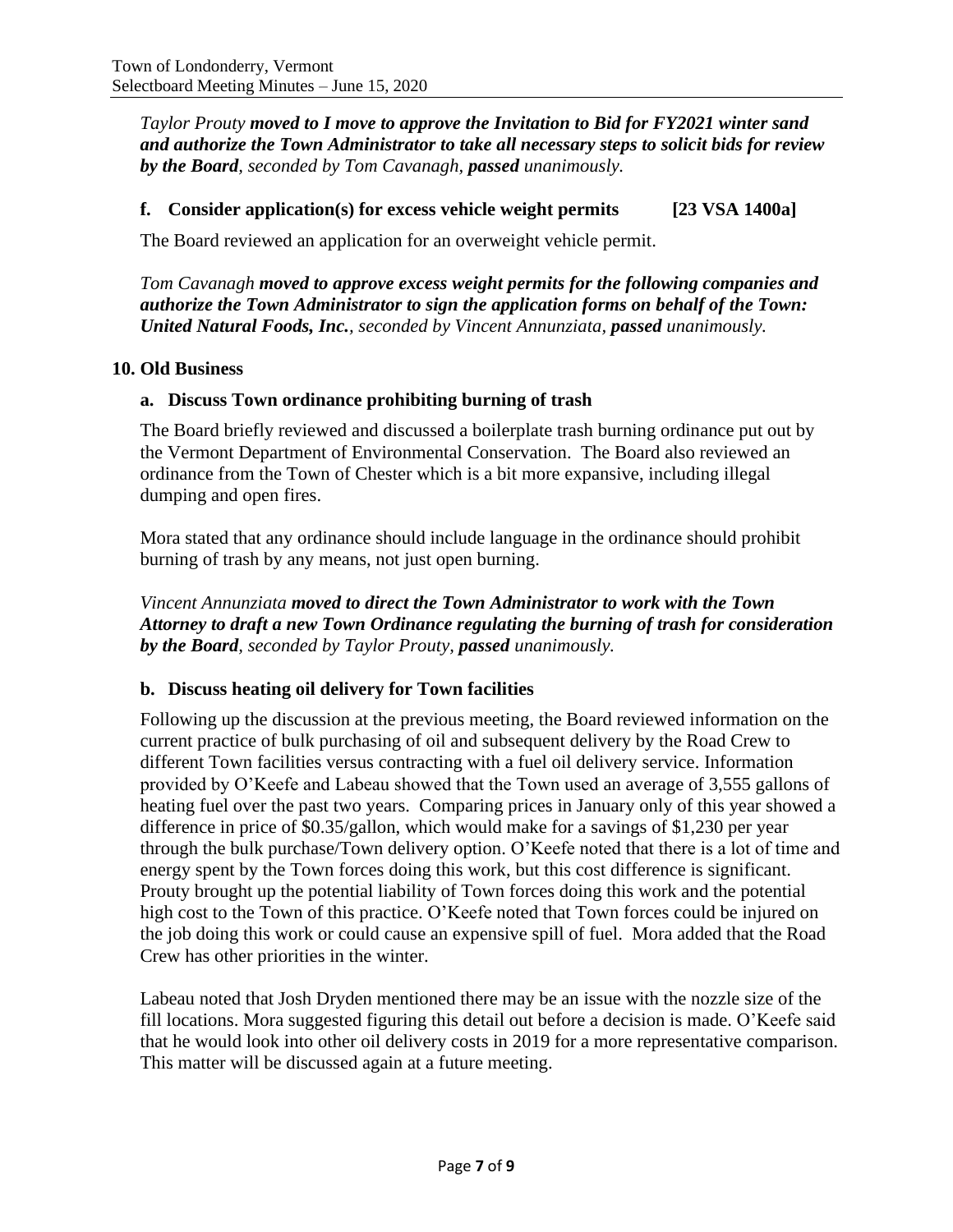### **11. New Business**

#### **a. Consider FY2021 policing contract with Vermont State Police**

O'Keefe explained that the proposed new contract for the period July 2020 to June 2021 reflects the reduction in the Town police budget from \$15,000 to \$5,000, and hourly rate had dropped slightly.

O'Keefe briefly left the meeting due to technical difficulties

*Taylor Prouty moved to approve the contract for policing services with the Vermont State Police for the period July 1, 2020 to June 30, 2021, for approximately 1.3 hours per week at a rate of \$74.77 per hour, not to exceed \$5,000.00, and authorize the Town Administrator to execute the agreement on behalf of the Town, seconded by Vincent Annunziata, passed unanimously.*

#### **b. Resolution seeking federal funding due to COVID-19 pandemic**

Beattie noted that this resolution was provided to all Towns in the state by the Vermont League of Cities and Towns seeking direct federal funding to all communities.

O'Keefe returned to the meeting and provided additional information on the resolution.

*George Mora moved move, in response to impacts from the COVID-19 pandemic emergency, to adopt a resolution seeking direct financial assistance from the federal government for all municipalities to reopen and rebuild local economies, and authorize the Selectboard Chair to sign the resolution on behalf of the Board, seconded by Taylor Prouty, passed unanimously.*

#### **Broadband Communications Union District**

Pajala brought up recent efforts to advance the proposed Windham Communications Union District (CUD). She noted that there is some federal money to begin to build out the system, and to take advantage of this the Town must be part of a CUD, which does not require a Town Meeting vote if joining an existing CUD. She recommended that the Town join a CUD soon to take advantage of the opportunity, reported that some of the internet providers are also getting federal funding for expansion.

Mora noted that the Board has already voted to participate in the Windham Region Broadband Project back in January. A formal vote to join the CUD is all that is needed at this time, which should be put on the agenda for the next meeting. It was noted that the Windham Region Broadband Project is recommending that towns join the Deerfield Valley CUD.

## **12. Adjourn**

## *Tom Cavanagh moved to adjourn the meeting, seconded by Vincent Annunziata, passed unanimously.*

The meeting adjourned at 7:54 PM. The next regular meeting of the Selectboard is scheduled for July 6, 2020.